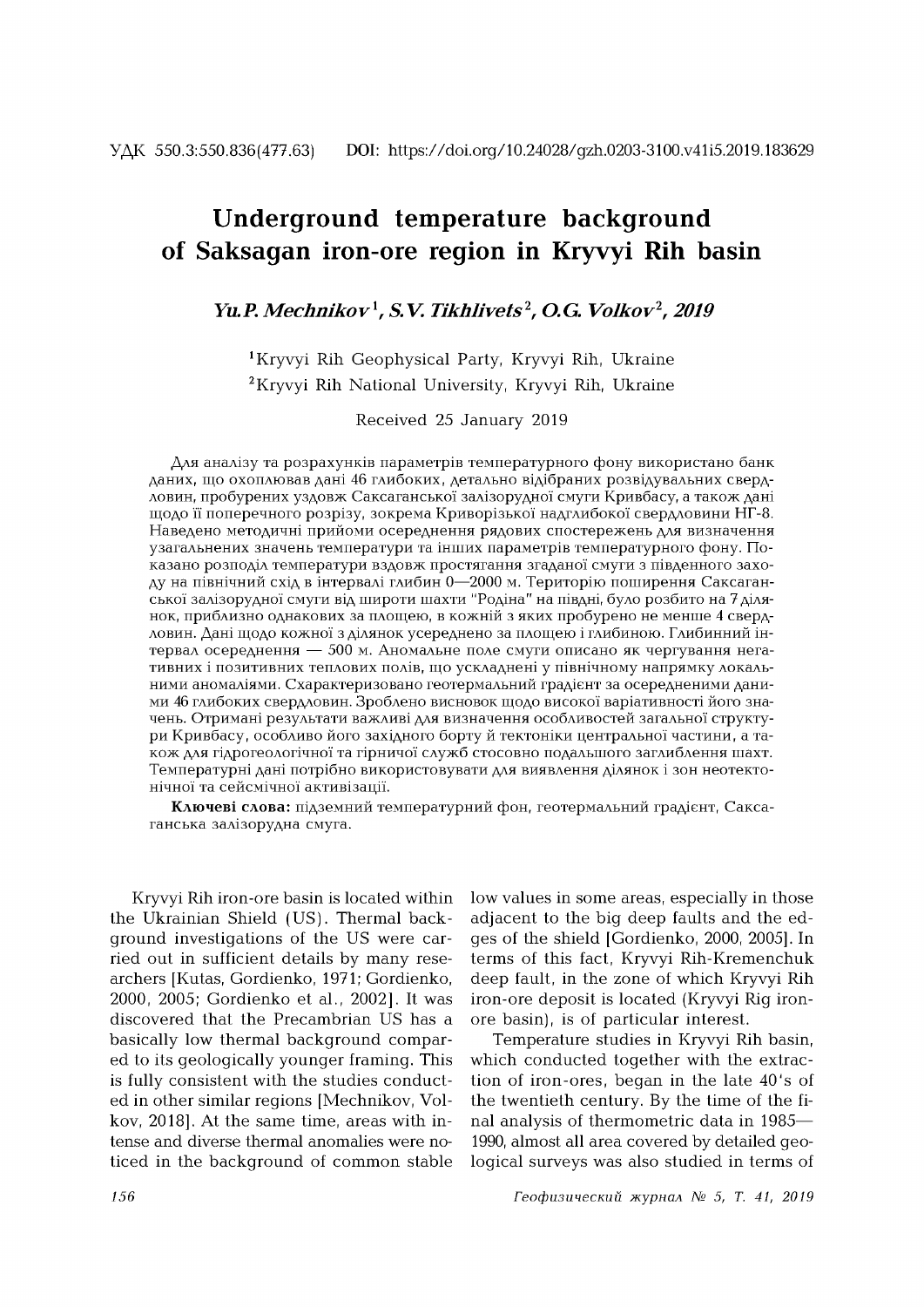the subsoil temperature observations. The analysis of the temperature background of the deep layers of Kryvyi Rih iron-ore deposit was carried out by the South-Ukrainian expedition of the super-deep drilling when correlating super- deep drilling data to the results of studies of the Kryvbas framework [Sheremet, 2011; Mechnikov, Volkov, 2013].

Subsequently, the data were analyzed by the authors in order to determine the correct averaged values of the underground thermal field, which would characterize the most distinctive features. To solve this task, 46 deep boreholes, located along the strike of the Saksagan iron-ore strip, were selected. They characterize the behavior of the temperature background along the strip. In addition, the tem perature background was analyzed across the strike of the Kryvyi Rih structure in the northern part, on the traverse of the super-deep borehole SD-8 and complementary boreholes.

The data of 46 deep boreholes were combined and averaged within individual sections to determine the most likely temperature indexes (Fig. 1). The averaging procedure included determining the arithmetic mean value for all boreholes located within the site at identical abyssal elevations. 7 sites were identified. They are evenly located from the latitude of the "Rodina" Mine in the south, to the latitude of the Mine named after V. I. Lenin in the north. Each site has a different number of boreholes. This is due to the fact that complex logging, which included thermal observations, was carried out to solve specific geological tasks being different for each site. Four deep boreholes were the smallest amount of those on a site. In other areas, the number of boreholes varied from 5 till 10.

The need to determine the most likely averaged values of temperature measurements is due to several reasons. The first one is that recommended or calculated terms of boreholes calm standing have not always been respected during the industrial cycle of exploration, as well as in terms of the technical capabilities for saving the stability of the boreholes walls, from the moment of active drilling and run time to the moment of tem

*Геофизический журнал № 5, T. 41, 2019 157*

perature measuring. It means that timescales of these terms were not always similar. The terms of calm standing of a borehole al-



Fig. 1. Diagram of investigated areas within the Kryvyi Rih basin: *1* — rocks forming the Kryvyi Rih metamorphic series of the Paleoproterosoic; *2* — granitoid complexes of the Archaean; *3* iron-ore strips within the Kryvyi Rih basin  $(L -$ Likhmanivka, CMS — closure of the main synclinal, S — Saksagan, EH — East-Hannivka, WH — West-Hannivka);  $4$  — the zone of the Western fault, which limits the Kryvyi Rih structure from the west;  $5 -$  Kryvyi Rih super-deep borehole SD-8;  $6$  — deep boreholes;  $7$  — latitudinal (cross-sectional to the Kryvyi Rih structure) geological profile;  $\delta$  — location of the studied areas within the Saksagan strip.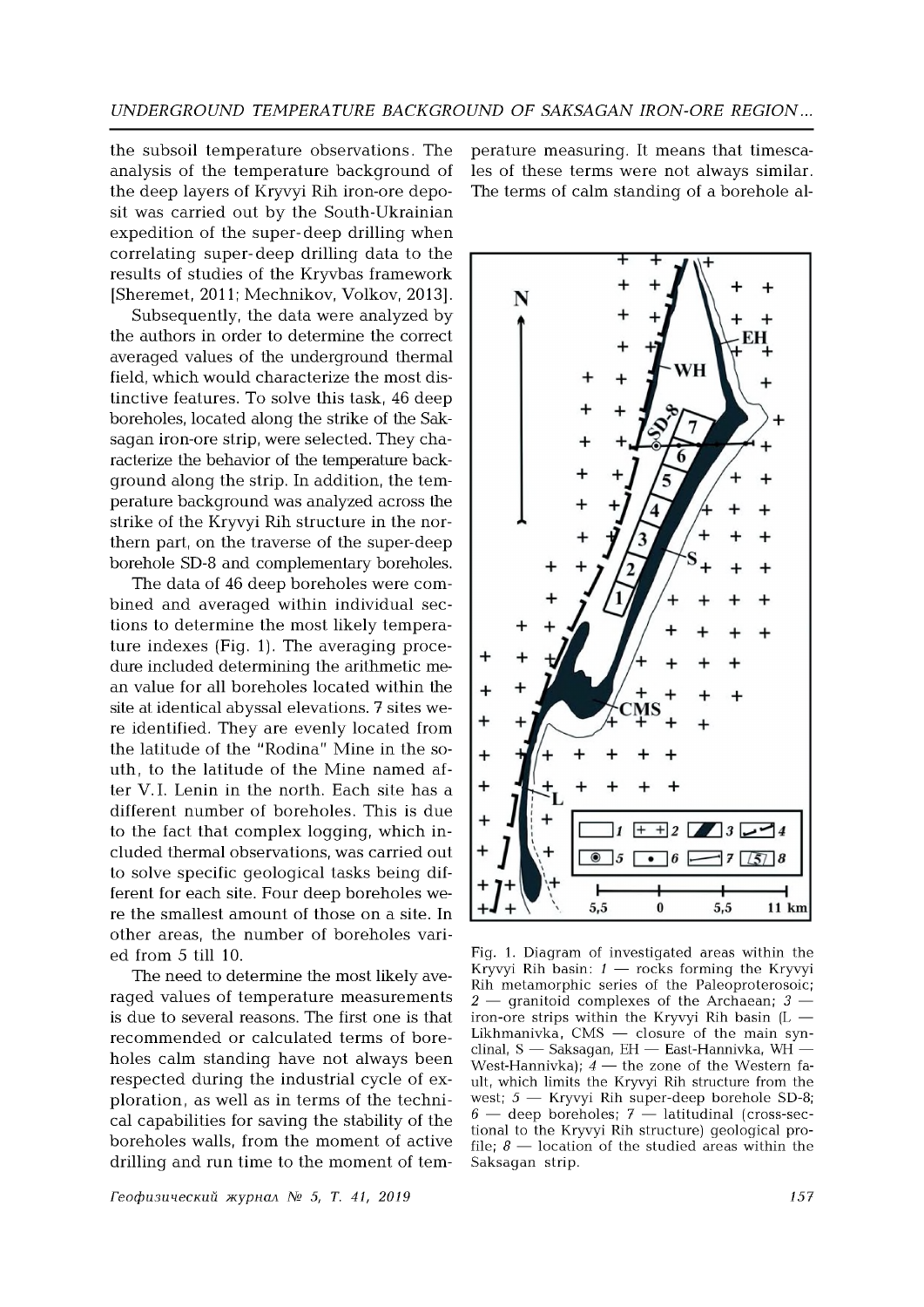*so* changed depending on the drilling depths achieved, diameter and depth of the casing. The second important reason for the discrepancy of indexes in closely located boreholes at the same depths is the instability of the hydrogeological regime. On the one hand, this is due to the existence of large fault tectonic zones, some of which represent the ways of transporting fluids of different temperatures. On the other hand, it is due to the existence of a large network of water pumping from existing mines and open-pits. These factors led to the excluding of a large number of boreholes located within the limits of depressive hydrogeological reservoirs or close to them from the analysis.

A rather significant factor that causes instability of the temperature at similar depths and which is impossible to be neutralized is the high variability of thermal properties of the rocks of the Kryvyi Rih series. Under the conditions of the steep dip of the metamorphogenic volcanic-sedimentary strata of diverse composition, the probability of occurring of different thermal parameters rocks at the same depth is very probable.

Averaging of specific data for certain depths was also carried out. This also had to be done due to the high variation of temperature parameters with the depth. Their growth is different in individual boreholes with the

increase of depth. The data, that were averaged over several boreholes in each cell, were also averaged within 500 m intervals to reduce the influence of local factors.

**The temperature distribution along the strike of the Saksagan iron ore strip.** The presented data were calculated after average data from several boreholes, as well as average data within 500-meter intervals to the depth of 2000 m. The analysis shows the temperature to increase gradually with depth, but in a different way, in each of the studied areas the parameter pattern changes individually.

In the Fig. 2 schematic longitudinal projection of the temperature background distribution is shown from the south-east to the north-west along the Saksagan iron-ore strip (depth interval 0—2000 m). The isotherms of the averaged temperature indexes are shown as well.

The behavior of isotherms clearly shows an uneven growth of the thermal field to the depth of 2000 m. This process is manifested the most clearly in the upper horizons (interval 0—1000 m). The isotherms have a wavelike shape with well-defined ups and downs. Also, the isotherm  $+30\degree$ C has a fluctuating shape, which characterizes significant tem perature changes in the deepest range of 1500— 2000 m.



Fig. 2. Schematic vertical projection of the temperature background  $(^{\circ}C)$ (stretching from south-west to north-east) along the Saksagan iron-ore strip (the range of depths 0—2000 m).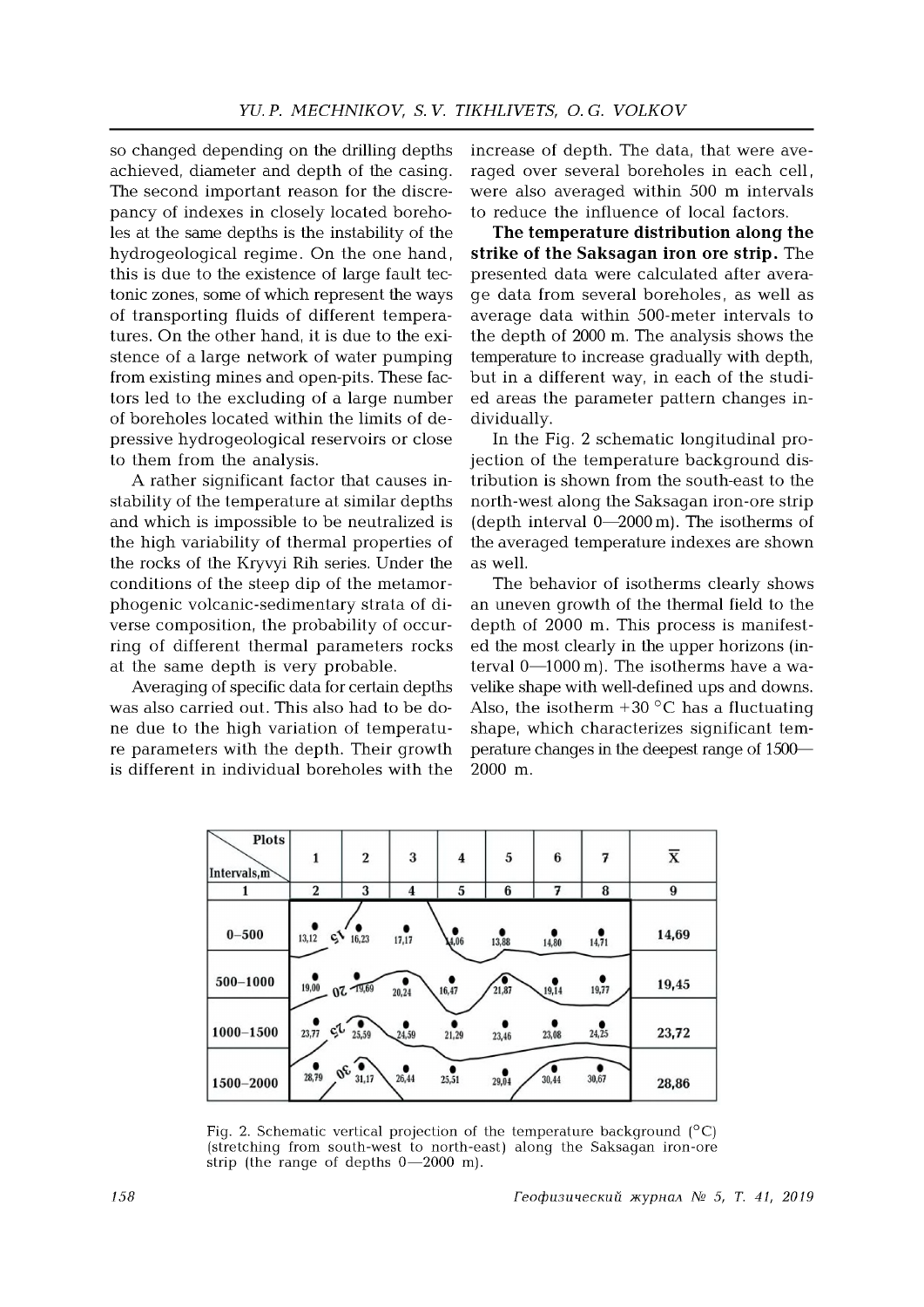Such configuration of the temperature field is typical to the depth of 1000 m (in the south) and up to 1500 m in the north. At lower depths, the local maxima slightly displace : from the first (southern) site, they migrate to the south, from the seventh (northern) site they migrate in the northern direction. This behavior of the temperature field can indicate the possible presence of two outflows of thermal energy sources from the subsoil that are located at some depth to the south of the first site and to the north of the seventh (northern) site.

To determine the most complete characterization of the local thermal field anomalies influence on the general nature of its regional growth, the calculation of average values of temperatures for each 500-meter interval was conducted with the subsequent estimation of the difference between the calculated mean of the parameter in the depth intervals and the preliminary calculated values of the parameter in each cell. The results of the calculations are shown in the Fig. 3. A schematic longitudinal vertical projection of anomalous tem perature values along the Saksagan iron-ore strip in the depth range 0—2000 m is shown there.

The figure is presented in the form of anomalous isotherms that have positive and negative values as the deviation of the tempe-

rature from the average values to the higher  $(+)$  or lower  $(-)$  side. The term "anomalous" is used here for temperature values that are different from the average interval temperature value calculated for each 500-meter horizontal interval in all seven sites.

The general layout of distribution of anomalous temperature values shows its heterogenity. Both the regional changes along the strike of the Saksagan strip and the peculiar local features are observed here.

Regional features of the distribution of anomalous temperature values include the interchange of negative vertical accumulations by positive ones along the Saksagan strip. Both negative and positive anomalies occupy the entire depth of research from 0 to 2000 m. The most clearly the mentioned fact is observed in the southern and central parts of the described area.

Local anomalies are located within the boundaries of the regional fields and have the same sign. Within the first site in the extreme southern negative anomaly, there is an anomalous minimum of the field  $(-1.57 \degree C)$ within the range of depths 0—500 m. In the next positive anomalous field, which replaces the previous one in the north direction, there are two local anomalies. One of them, the upper anomaly, is also located in the third site within the range of 0—500 m. Its inten-



Fig. 3. Schematic longitudinal vertical projection of averaged anomalies of the temperature background  $(^{\circ}C)$  (south-west—north-east) along the Saksagan iron-ore strip (the range of depths 0—2000 m).

*Геофизический журнал № 5, T. 41, 2019 159*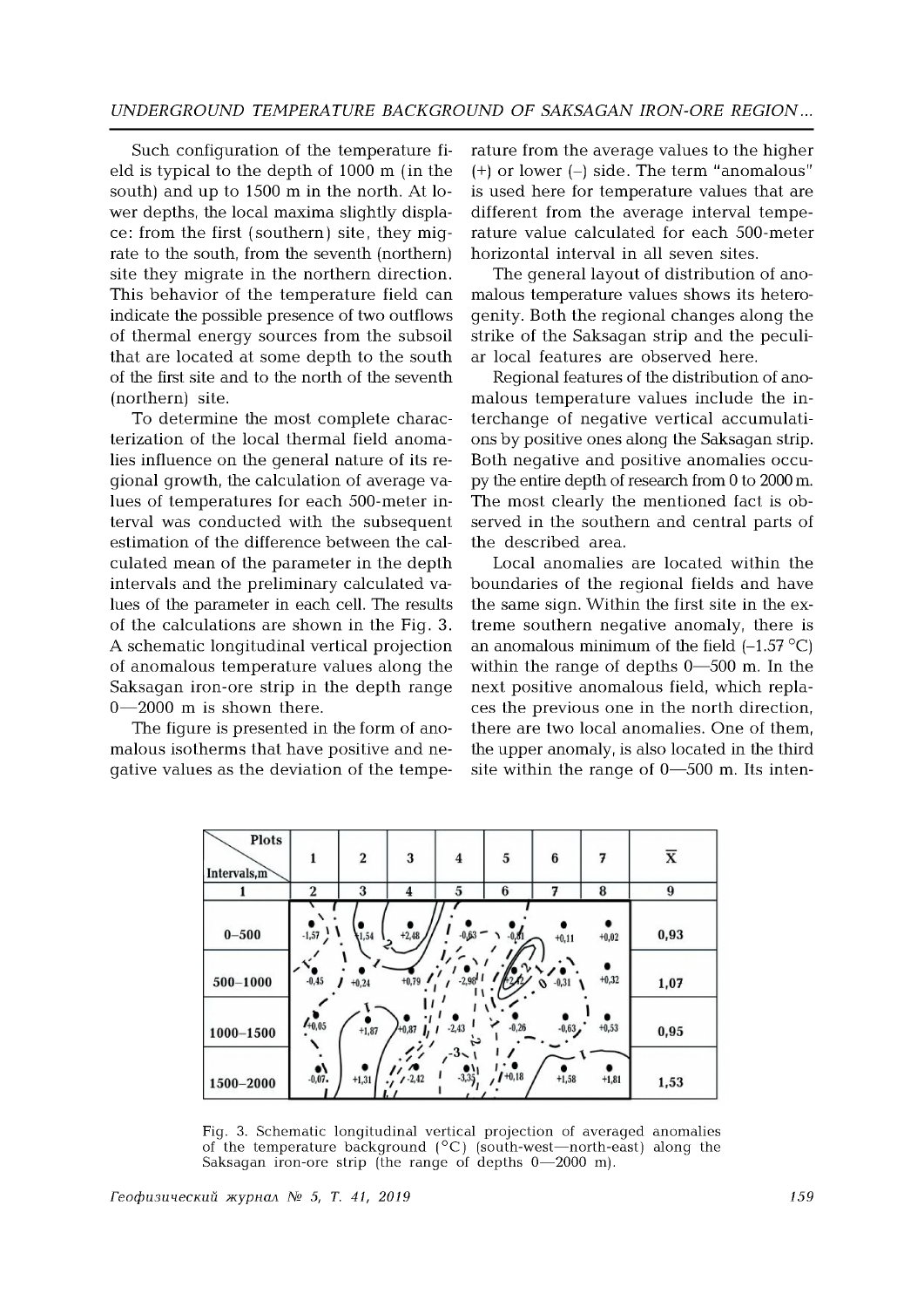sity reaches the value of  $+2.48$  °C. The second one is located within the second site and covers intervals from 1000 m to 2000 m. Its maximum value is  $+1.87$  °C.

A clearly outlined field of negative anomalous values occupies the central part. On the surface it occupies the sites 4 and 5. Getting down to the bottom it covers the sites 3 and 4 (it tends to incline toward the south). One clearly outlined and rather intense anomaly is noticed here, it's the central part is located within the site 4. Its intensity is  $-3.35$  °C.

A positive field of anomalous values is located in the northern part of the area; it includes two local positive anomalies. One of them, having the intensity of  $+2.42\degree C$ , is located within site 5 and within the range of depths  $500 - 1000$  m, the second one, the intensity of which varies from  $+1.58$  °C to  $+1.81\,^{\circ}\text{C}$ , is recorded within the range of depths of 1500—2000 m.

The spatial location of anomalous thermal field within the Saksagan iron-ore strip shows that there are some reasons for its changes in the regional plan, which lead to the general wave-like nature, where negative values occurred along the strip are replaced by positive ones, which, in turn, change to negative values.

Local thermal anomalies occur within similar regional fields. Centers of local anomalies are noticed both in the upper intervals, within 0—1000 m, and in the lower intervals of 1000—2000 m.

The field of anomalous negative values in the central part of the Saksagan strip ( section 3—5) is seen the most clearly, it tends to increase the intensity of negative values from  $-0.63$  °C within the range of 0—500 m to  $-3.35$  °C within the range of 1500—2000 m. This field also tends to have a steep southern inclination.

**Distribution of temperature in transverse section of the Saksagan iron-ore strip.** It is possible to estimate the temperature distribution in the transverse latitudinal section of the Kryvyi Rih structure within the latitudinal depth section going through the Kryvyi Rih super-deep borehole SD-8. Unfortunately, the temperature background analysis can only be done within this profile after individual boreholes data, and not after those of a group of boreholes, as it was fulfilled for the estimation along the iron-ore strip. The section includes the following boreholes from west to east: the super-deep SD-8 and the complementary deep borehole-2 (borehole 22 350) to the super-deep SD-8, and two other deep boreholes (boreholes 19 929 and 17 752).

The average temperature is calculated as the average value of temperature within the range of 500 m. The resulting value is considered to be the middle of the interval. According to these data, a section was compiled in isotherms (Fig. 4), as well as a section of anomalous temperature values calculated according to the previous procedure (Fig. 5). The figures give a general idea of the distribution of actual temperature and additional anomalous heat sources in the transverse section of Kryvyi Rih structure.

The first of them (see Fig. 4) clearly shows a decrease in the temperature in the middle of the section (borehole 19 929). It is the borehole 19 929 that is located within the Hdantsivka suite, in the area close to the contact with the Saksagan iron-ore suite in the Saksagan thrust zone, which is one of the series of tectonic fault layers. It turned up that boreholes SD-8 and 22 350 in their upper parts, namely to a depth of 1000 m, also encounter the rocks of the Gleyuvatka and the Hdantsevka suites. It means that thermal properties of crystalline rocks have a very small influence on the nature of temperature changes.

The structural position, the location closer to the central part of the syncline and the fault zone, outlined by the negative anomalous field, obviously reveals the greatest influence.

Fig. 5 shows more precisely the distribution of positive and negative additions to regional tem perature changes.

It should be noted again that the configuration and the intensity of the thermal anomalies presented in the schematic figures make it possible to estimate only the general features of the thermal field. For further definition and rectification, thermal studies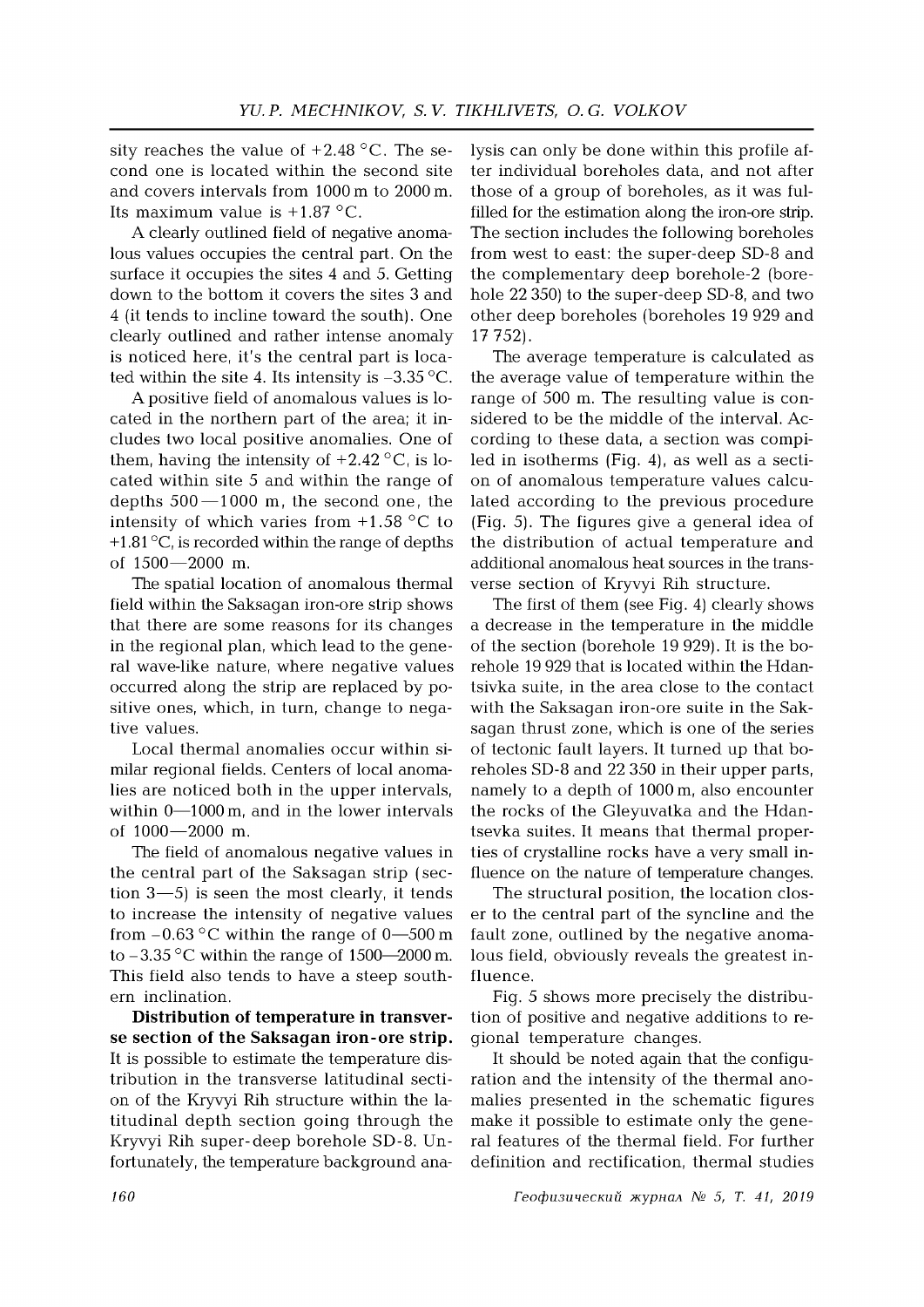

Fig. 4. Schematic section across the strike of the Kryvyi Rih structure in isotherms.

should be continued, they will provide new geophysical information on underground conditions, which makes the biggest interest for many scientific researchers and for mining operations.

**Geothermal gradient.** In order to determine the geothermal gradient (GTG), we analyzed temperature change data with increase in depth for all 46 boreholes studied. As was noted above, the data of the initial me-

| Intervals,    | Wells  |       |                         |       | <b>Intermediate</b> |
|---------------|--------|-------|-------------------------|-------|---------------------|
| $\mathbf m$   | $SD-8$ | 22350 | 19929                   | 17752 | values, $t_i$ °C    |
| $0 - 500$     | 18,80  | 19,77 | $\sqrt{5}$ 13,80        | 19,86 | 19,86               |
| $500 - 1000$  | 22,60  | 23,84 | 2 <sub>2</sub><br>19,40 | 24,53 | 22,59               |
| $1000 - 1500$ | 28,12  | 29,42 | 25                      | 29,24 | 28,93               |
| 1500-2000     | 33,84  | 35,56 | 30                      | 32,85 | 33,88               |
| 2000-2500     | 39,70  | 42,10 | 35<br>40                |       | 40,90               |
| 2500-3000     | 46,12  | 49,00 | 45                      |       | 47,06               |
| 3000-3500     | 52,46  | 50    |                         |       |                     |
| 3500-4000     | 58,80  | 60    |                         |       |                     |
| 4000-4500     | 69,36  | 70    |                         |       |                     |
| 4500-5000     | 77,18  |       |                         |       |                     |

Fig. 5. Schematic section across the strike of the Kryvyi Rih structure in isotherms of anomalous thermal field.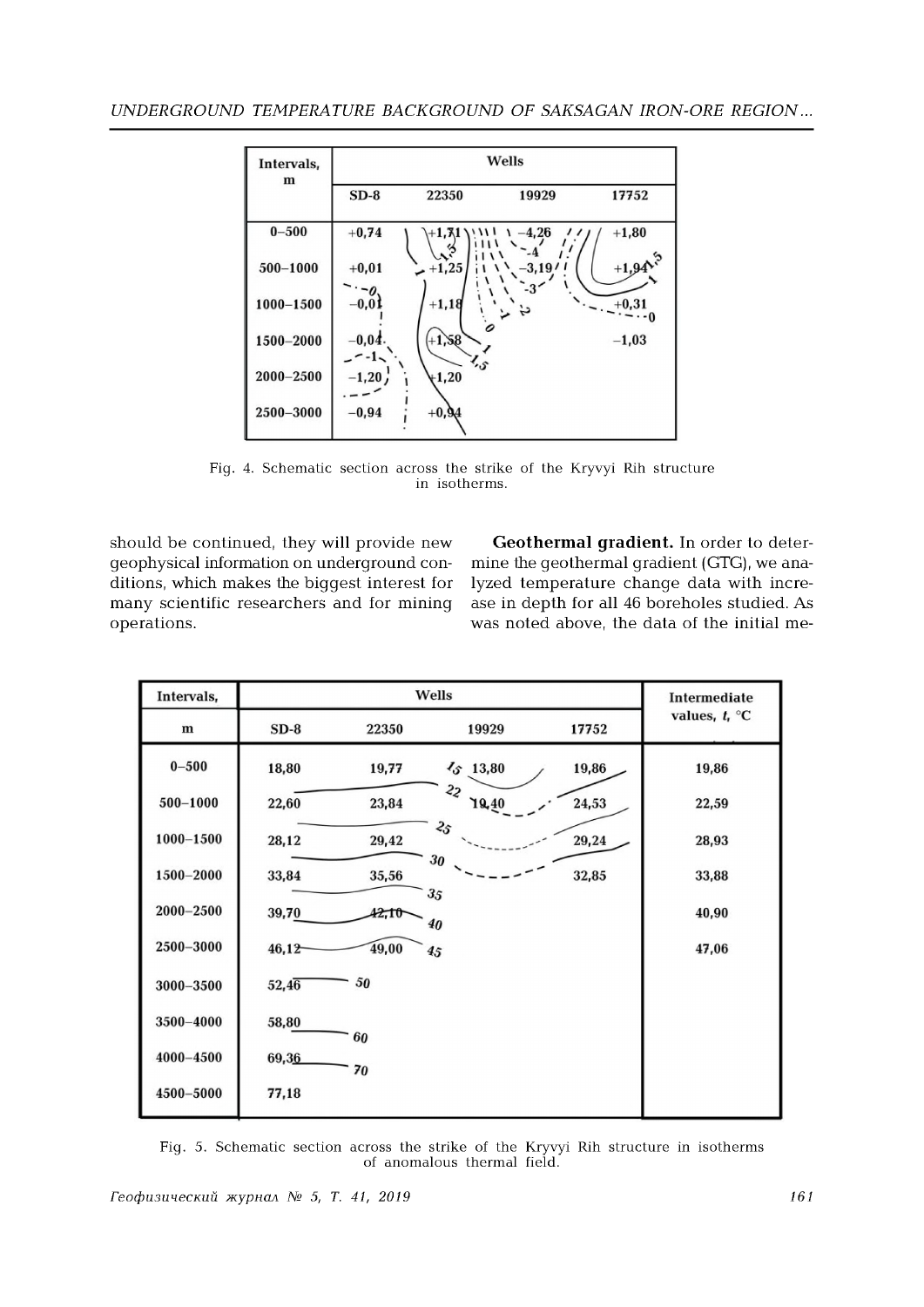asurements of temperatures vary considerably at similar depths [Mechnikov, 2016]. In order to determine a constant for the region, the method of averaged data within horizontal intervals was used. 100 m was considered to be the main interval; it was averaged over depth intervals of 500 m. Determining local geothermal gradients in dependence on the geological structure will be considered to be the purpose of further research.

The behavior of the averaged geothermal gradient, determined along the Saksagan iron-ore strip, is shown in Fig. 6.

The curve of geothermal gradient  $\mathrm{°C}/$ 100 m, shown in Fig. 6 can be divided into two identical parts.

The first, the upper part, which is located within the range of 0—1000 m, has a relatively small deviation from the average value of the GTG, determined for the full range of depths  $0-2000$  m (its value is 1.056 °C/ 100 m). The values of the GTG here are from 0.79 to 1.15 °C/100 m, the deviation from the above mentioned average does not exceed  $-0.27$  and  $+0.09$  °C/100 m. The upper



Fig. 6. Geothermal gradient of 46 deep exploratory boreholes drilled along the Saksagan ironore strip in the depth range  $0-2000$  m:  $1-$  line of geotermal gradient  $\rm{^{\circ}C/100}$  m;  $2-$  line of ne of geotermal gradient  $\rm ^{o}C/100$  m; 2 – geotermal gradient °C /100 m, averaged over an interval 500 m;  $3$  — line of geotermal gradient  $\rm{^{\circ}C/100}$  m, averaged over an interval 1000 m.

part of the curve, in turn, can also be divided into two parts — the first one, from 0 m to the depths of 500 m, is fluctuating, where the major deviations of the values of the GTG are seen, and the second one, within the range of depths 500—1000 m, where the gradient values are very close to each other  $(0.85 - 1.01 \degree C / 100 \text{ m}).$ 

The second lower part of the GTG curve (depth intervals of  $1000 - 2000$  m), is characterized by a large scatter of the GTG values. The biggest differences are noted within the interval 1200—1400 m. The values of the GTG here vary from 0.38 to  $1.72 \degree C/$ 100 m, the deviation from the average value (1.056 °C/100 m) is -0.68 and +0.62 °C/ 100 m. Lower, starting at a depth of 1400 m, we see the values of GTG to exceed the indicated average value for the interval of 200 m, except of one of them, which is equal 0.96 °C/ 100 m within the range of depths 1700—1800 m.

The averaged data of 500 and 1000 m intervals shows the main tendencies of the GTG behavior, which is about  $1 \degree C/100$  m in the upper part, and in the lower one it gradually increases up to  $1.31 \degree C / 100 \text{ m}$ .

The highly variable nature of the GTG values are indicative of quite active geological processes, especially in the lower part of the studied depth interval.

**Discution and conclusion.** The results of thermal background studies within the Kryvyi Rih iron-ore basin both along the Saksagan iron-ore strip, which is the richest in ore deposits, and on a transverse profile, which included the Kryvyi Rih super-deep borehole (SD-8), have first shown the underground thermal field within the basin to be rather deformed. Within the range of depths  $0-$ 2000 m, both regional changes along the Saksagan iron-ore strip and a number of local anomalous manifestations of positive and negative character were identified.

There is also a deformation of the thermal field across Kryvyi Rih structure. It is noted that in the central part (borehole 19 925) there is an intensive negative local anomaly, which is not related to the change in the thermal properties of rocks, because the adjacent borehole (22 350) encountered simi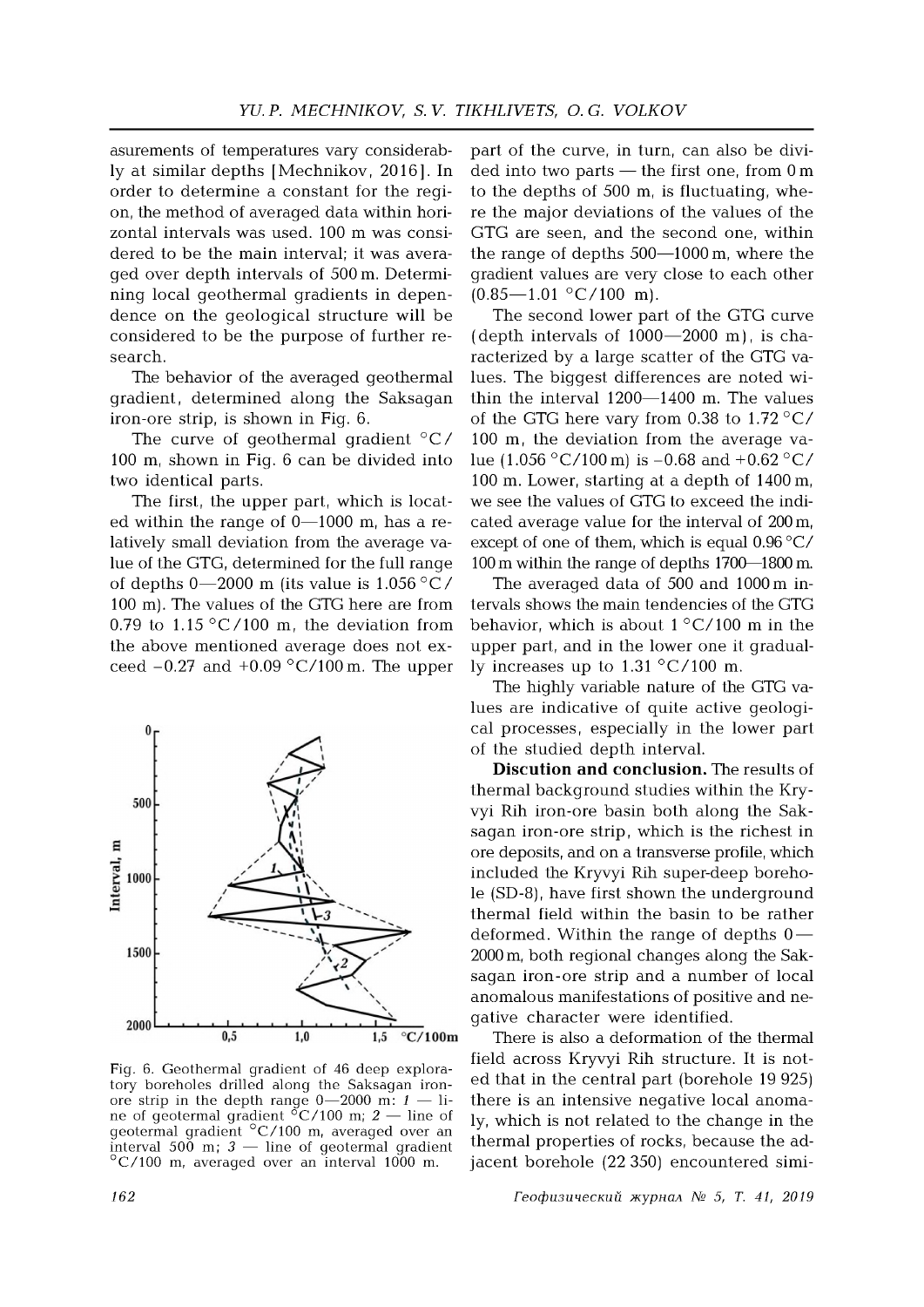lar rocks, but has a completely different thermal background. The presence of this anomaly may be explained by the existence of a large fault tectonic zone here with predominant movements of the surface cooled waters down. The showing of a negative anomaly that is seen at the depth from the western side is an important feature of this schematic section (see Fig. 5). Spatially it coincides with a massif of the Archean granitoids.

This granitoid massif caused the arched vertical bending of the western side of the Kryvyi Rih structure, acting as a cold apron [Sheremet, 2011]. The thick ancient metamorphic weathering crust on the Archaean granitoids, that is crossed twice by Kryvyi Rih SD-8, evidences the fact that this was a very cold contact.

It is difficult to overestimate the knowledge gained about the intensity and variability of regional and local components of the underground thermal field for solving a number of geological, geophysical and mining tasks.

The quality of iron-ore raw materials, which is very dependent on the ratio of unoxidized and oxidized iron-ore minerals, is a significant problem in Kryvyi Rih basin. Current oxidation processes are closely related to the oxidative-reducing potential of groundwater, the value of which, in turn, depends

on the temperature. Thus, the temperature factor should be taken into account when conducting geological and geophysical studies of the current oxidative processes development.

The determining of the underground temperature background values along the Saksagan iron-ore strip is also of a great practical importance for mining specialists and mine developers. Data about the actual tem perature values and their changes with the growth of the depths are very important, as operations are already being conducted at depths below 1500 m. In the long run, the depths of the mining operations will increase.

Previous studies discovered quite active neotectonic movements within the Kryvbas and its frames [Mechnikov, 2009; Mechnikov, Volkov, 2013]. There exists a widely developed scientific point of view stating the fact that areas of increased neotectonic activity are closely associated with regions of a differential thermal background [Morgan, 1978]. A detailed coverage of neotectonic movements is topical for the Kryvbas, since they lead to local earthquakes of little intensity so far, together with active deep mining developments using blasting. Data of temperature studies can help in solving this problem when identifying the most activated sites and zones.

# **Underground temperature background of the Saksagan iron-ore region in Kryvyi Rih basin**

## *Y. P. M echnikov, S. V. Tikhlivets, O. G. Volkov, 2019*

The data from thoroughly selected 46 deep exploration boreholes drilled along the Saksagan iron-ore stripe located in the Kryvbas and a transverse section of the stripe, which included results of studies conducted in the Kryvyi Rih super-deep borehole SD-8, have served as the data bank for analyzing and calculating the temperature background parameters. The methodical procedures for ordinary measurements averaging, determining and generalizing temperature values and other thermal background parameters were given. The distribution of temperature along the strike of the Saksagan ironore stripe from the south-west to the north-east w ithin the depth range from 0 m to 2000 m was shown. The whole territory of the Saksagan iron-ore stripe from the Rodina Mine in the south was divided into  $7$  sites, approximately equal in area, each of sites contai